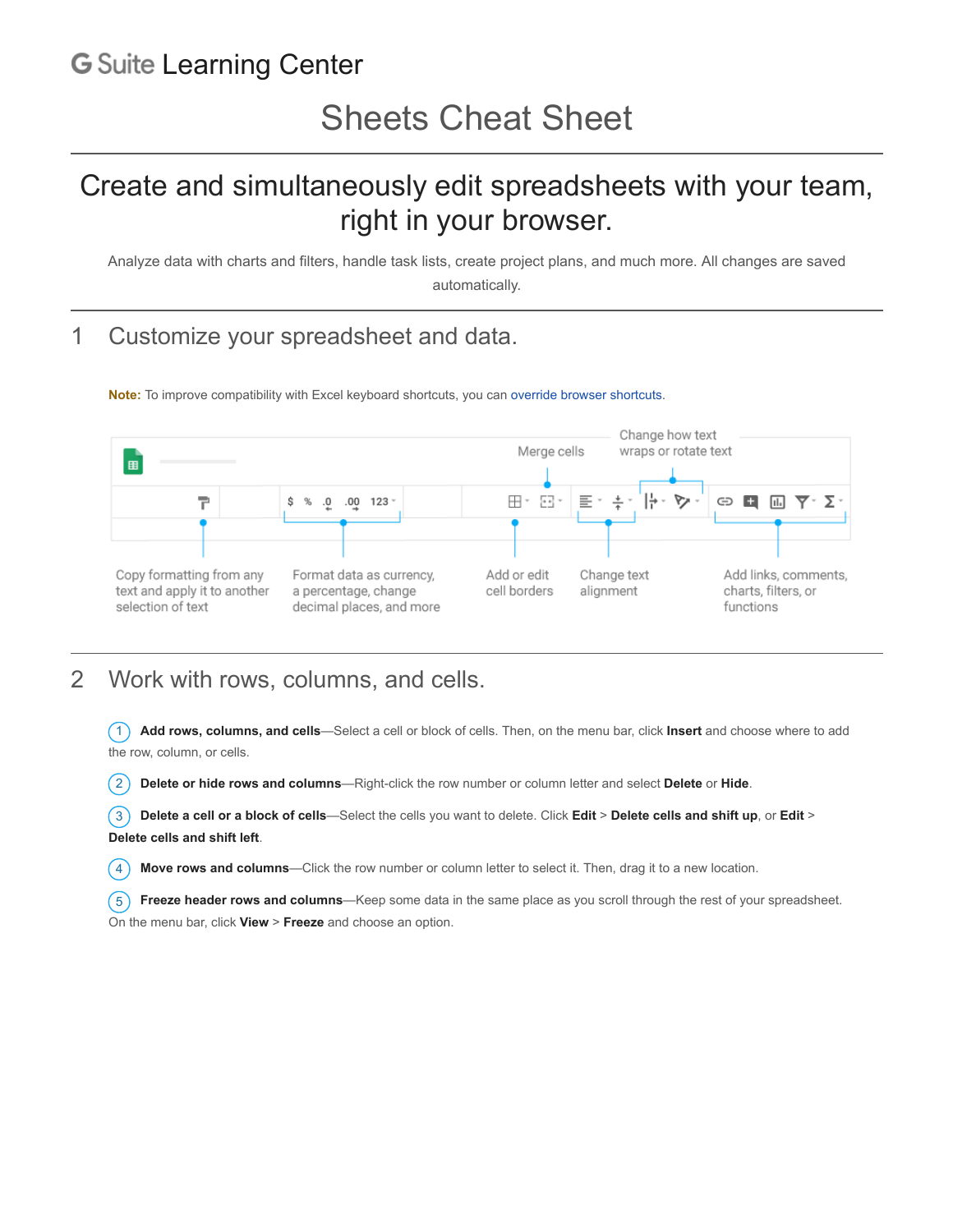

3 Click **Share** to share your spreadsheet and then choose what collaborators can do. They'll also receive an email notification.

|                    | Share or unshare | <b>Edit content directly</b> | <b>Add comments</b> |
|--------------------|------------------|------------------------------|---------------------|
| <b>Can edit</b>    |                  |                              |                     |
| <b>Can comment</b> |                  |                              |                     |
| <b>Can view</b>    |                  |                              |                     |

4 Collaborate with your team in real time.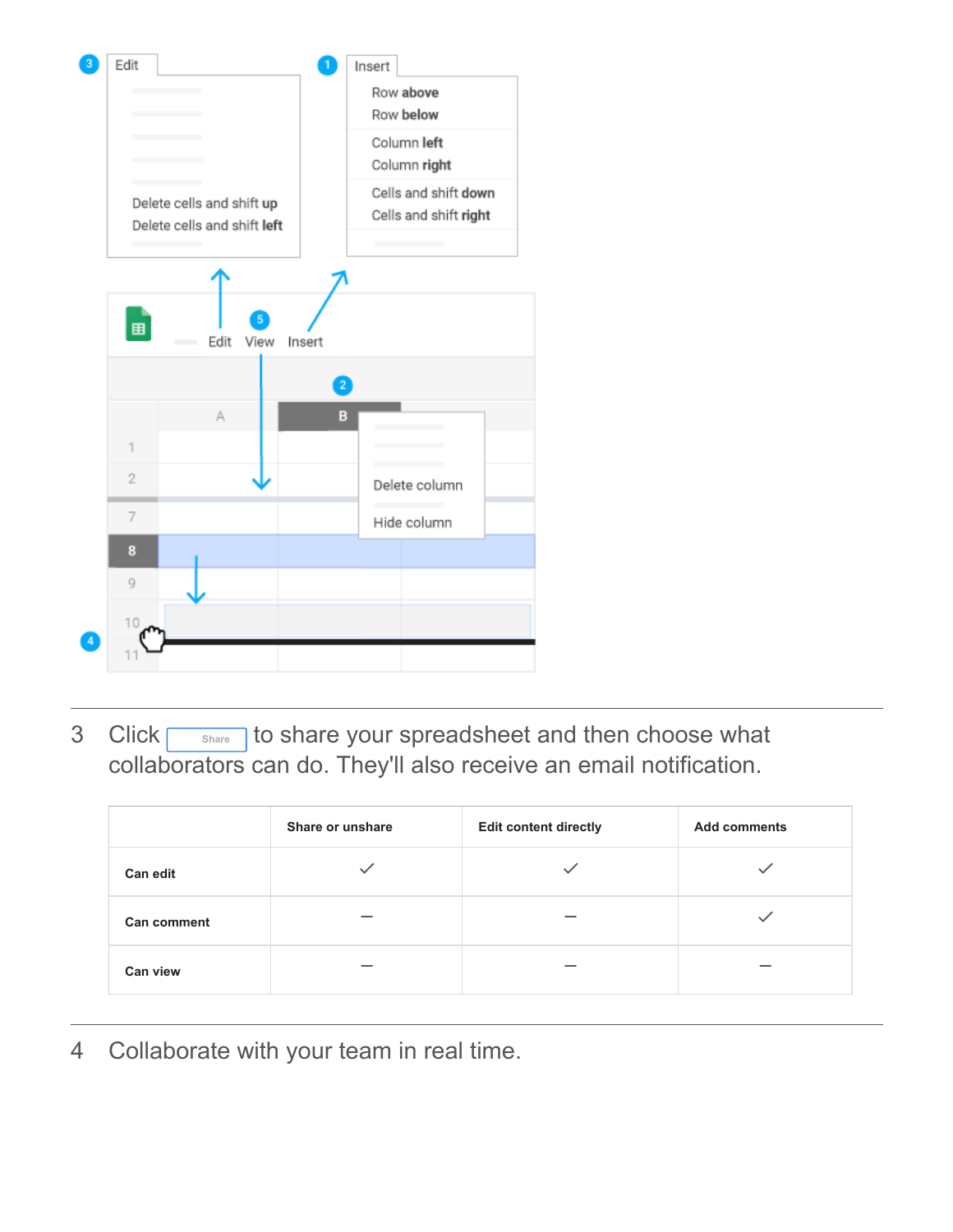

## 5 Create different versions and copies of your spreadsheet.

**Make a copy**—Create a duplicate of your spreadsheet. This is a great way to create templates.

**Download as**—Download your spreadsheet in other formats, such as Excel or PDF.

**Email as attachment**—Email a copy of your spreadsheet.

**Version history**—See all the changes you and others have made to the spreadsheet or revert to earlier versions.

**Publish to the web**—Publish a copy of your spreadsheet as a webpage or embed your spreadsheet in a website.



## 6 Work with functions

Your most important Excel functions exist in Sheets, too. Here's a few of the things you can do.

| <b>AVERAGE</b>    | <b>Statistical</b> Returns the numerical average value in a dataset, ignoring text.    |
|-------------------|----------------------------------------------------------------------------------------|
| <b>AVERAGEIFS</b> | <b>Statistical</b> Returns the average of a range that depends upon multiple criteria. |
| <b>CHOOSE</b>     | <b>Lookup</b> Returns an element from a list of choices based on index.                |
|                   |                                                                                        |